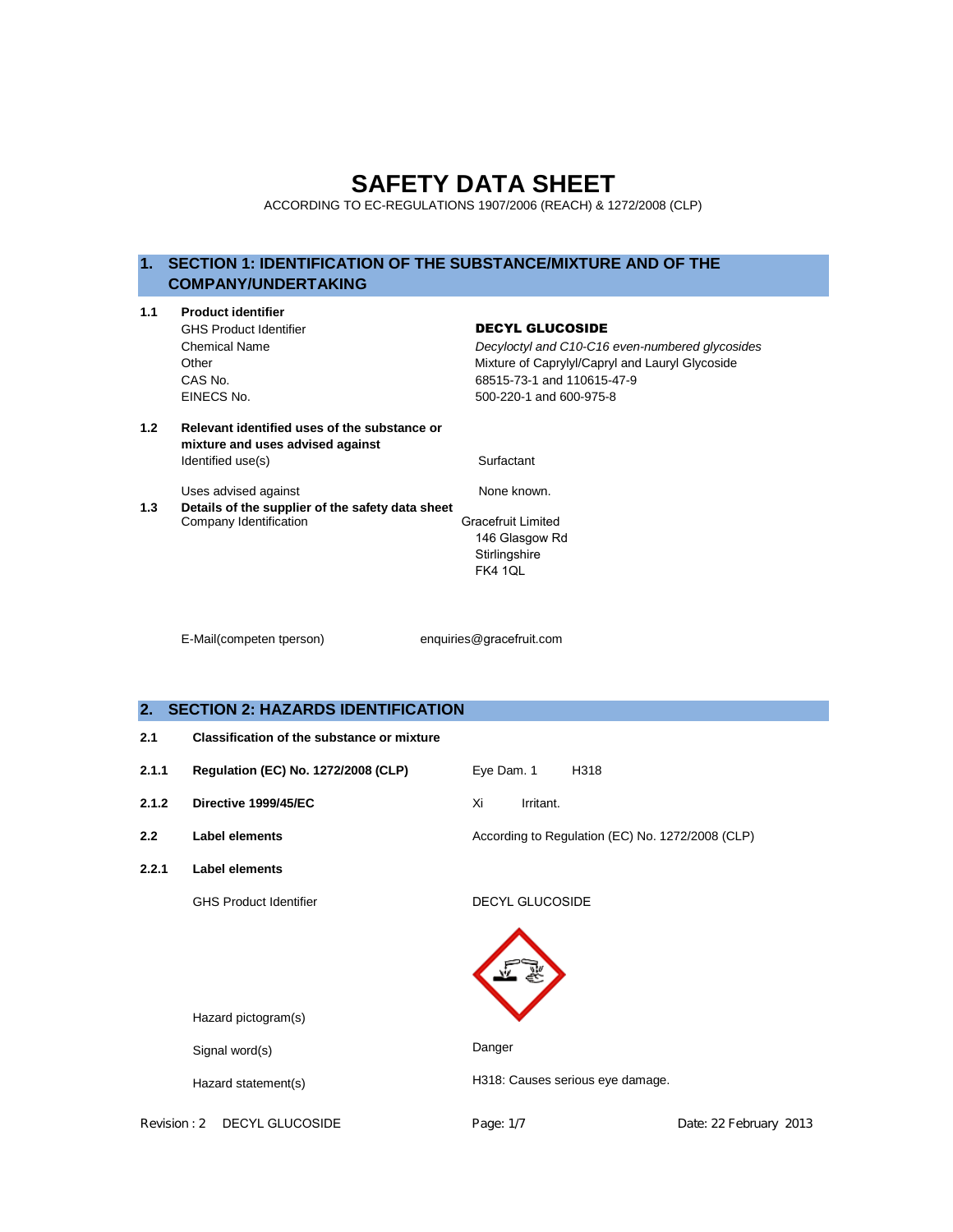Precautionary statement(s) P262: Do not get in eyes, on skin, or on clothing. P280: Wear protective gloves/protective clothing/eye protection/face protection. P305 + P351 + P338: IF IN EYES: Rinse cautiously with water for several minutes. Remove contact lenses, if present and easy to do. Continue rinsing.

**2.2.2 Label elements**

**Hazard classification**

Classification according to Dangerous Product Regulations incl. EC Directives



**Risk Phrases**

**Safety Phrases**

R41: Risk of serious damage to eyes.

S25: Avoid contact with eyes. S26: In case of contact with eyes, rinse immediately with plenty of water and seek medical advice. S39: Wear eye/face protection.

**2.3 Other hazards** Not applicable **2.4 Additional Information**

# **3. SECTION 3: COMPOSITION/INFORMATION ON INGREDIENTS**

## **3.1 Substances**

EC Classification No. 1272/2008

| Hazardous Ingredient(s)                                                   | %W/W     | CAS No.     | EC No.    | Hazard statement(s)                   |
|---------------------------------------------------------------------------|----------|-------------|-----------|---------------------------------------|
| Decyloctylglycoside                                                       | 25 - 55% | 68515-73-1  | 500-220-1 | Eye Dam. $1$ H318                     |
| d-glucopyranose, oligomeric,<br>C10-16(even-numbered) alkyl<br>glycosides | 15 - 30% | 110615-47-9 | 600-975-8 | Skin Irrit. 2 H315<br>Eye Dam. 1 H318 |

### EC Classification No. 67/548/EEC

| Hazardous Ingredient(s)                                                   | %W/W       | CAS No.     | EC No.    | <b>Classification and Risk</b><br><b>Phrases</b> |
|---------------------------------------------------------------------------|------------|-------------|-----------|--------------------------------------------------|
|                                                                           |            |             |           |                                                  |
| Decyloctylglycoside                                                       | 25 - 55%   | 68515-73-1  | 500-220-1 | R41                                              |
| d-glucopyranose, oligomeric,<br>C10-16(even-numbered) alkyl<br>glycosides | $15 - 30%$ | 110615-47-9 | 600-975-8 | R38-R41                                          |

### **3.3 Additional Information**

For full text of R/H/P phrases see section 16.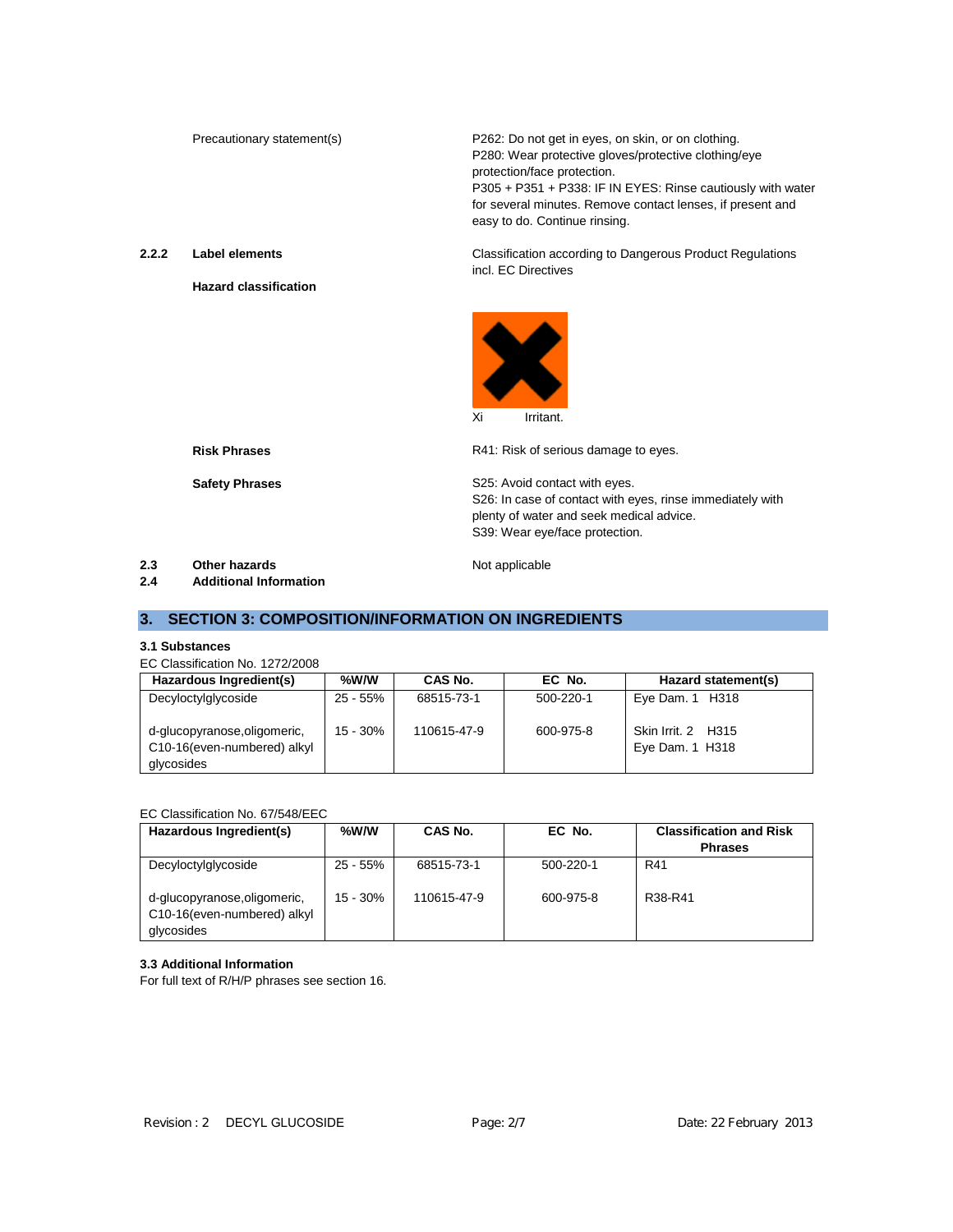# **4. SECTION 4: FIRST AID MEASURES**



**4.1 Description of first aid measures** Inhalation Unlikely route of exposure. Remove persons affected by vapour to fresh air. Apply artificial respiration if breathing has ceased or shows signs of failing. Administer oxygen if necessary. If symptoms develop, obtain medical attention. Skin Contact Remove contaminated clothing and wash affected skin with plenty of water.Wash contaminated clothing before reuse. If symptoms develop, obtain medical attention. Eye Contact Obtain medical attention. If substance has got into the eyes, immediately wash out with plenty of water for at least 10 minutes.

Ingestion Obtain medical attention. Provided the patient is conscious,

- **4.2 Most important symptoms and effects, both acute and delayed**
- **4.3 Indication of the immediate medical attention and special treatment needed**

# **5. SECTION 5: FIRE-FIGHTING MEASURES**

- **5.1 Extinguishing media** Suitable Extinguishing Media **As appropriate for surrounding fire.** As appropriate for surrounding fire. Unsuitable Extinguishing Media None Known.
- **5.2 Special hazards arising from the substance or mixture**
- 

None known.

of water to drink. Do not induce vomiting.

Irritation, Coughing. Nausea. Vomiting.

Increased difficulty in breathing.

**5.3 Advice for fire-fighters** Self-contained breathing apparatus to be worn if involved in fire.

wash out mouth with water and give 200-300 ml (half a pint)

# **6. SECTION 6: ACCIDENTAL RELEASE MEASURES**

| 6.1 | Personal precautions, protective equipment<br>and emergency procedures | Put on protective clothing. Avoid contact with skin and eyes.                                                  |
|-----|------------------------------------------------------------------------|----------------------------------------------------------------------------------------------------------------|
| 6.2 | <b>Environmental precautions</b>                                       | Do not allow to enter drains, sewers or watercourses.                                                          |
| 6.3 | Methods and material for containment and<br>cleaning up                | Adsorb spillages onto sand, earth or any suitable adsorbent<br>material. Transfer to a container for disposal. |
|     |                                                                        | To be disposed of as hazardous waste.                                                                          |
| 6.4 | Reference to other sections                                            | See Section: 8 (EXPOSURE CONTROLS/PERSONAL<br>PROTECTION) & 13 (DISPOSAL CONSIDERATIONS)                       |

### **7. SECTION 7: HANDLING AND STORAGE**

**7.1 Precautions for safe handling General hygiene measures for the handling of chemicals are** applicable. Avoid contact with skin and eyes. Use only in well-ventilated areas. **7.2 Conditions for safe storage, including any incompatibilities** Keep only in the original container in a cool, well-ventilated place. Keep containers properly sealed when not in use. Storage Temperature  $\leq 40 \text{ degC}$ . Storage Life 1 Year(s)... Incompatible materials Other information Strong oxidising and reducing agents. Keep away from direct sunlight.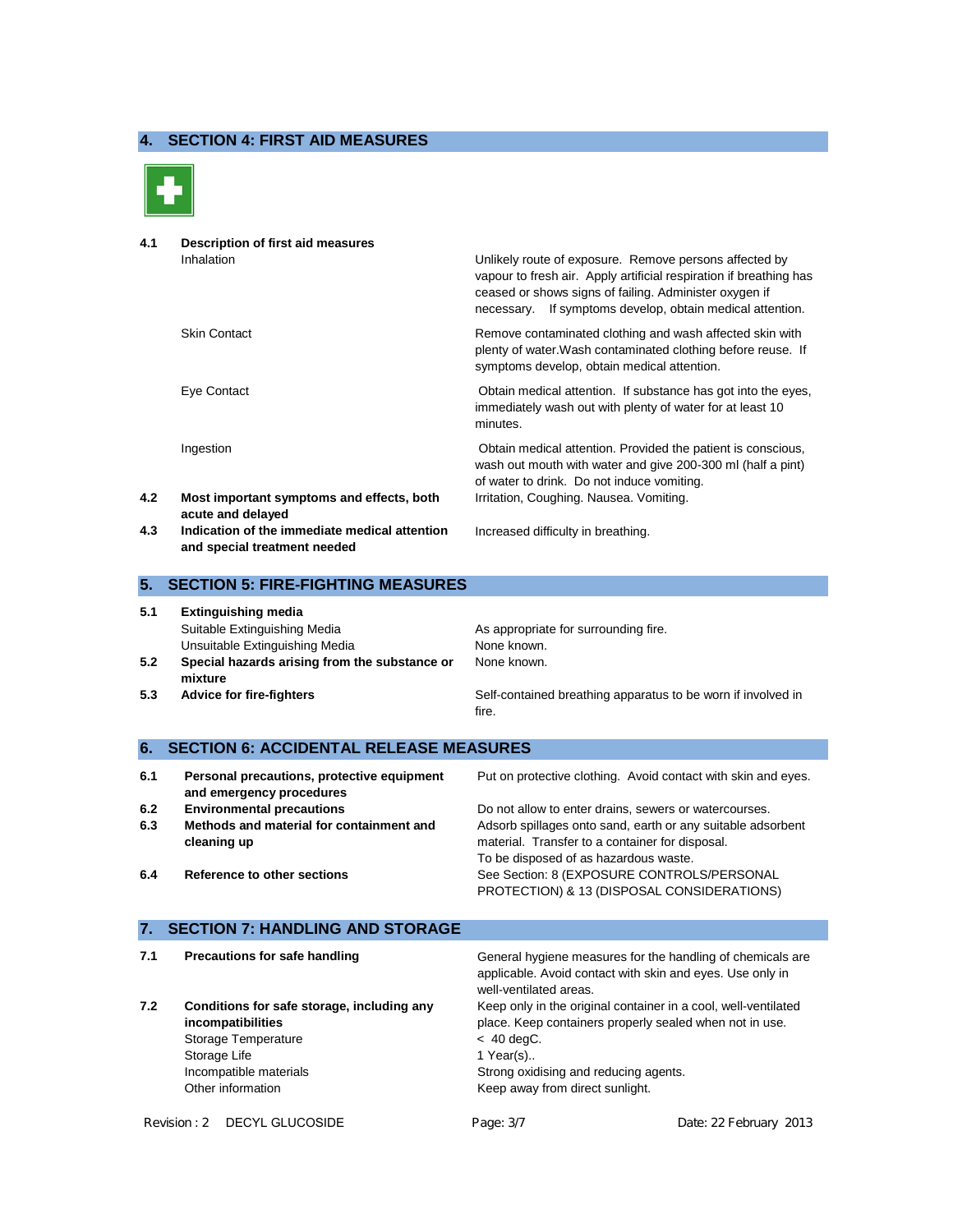### **8. SECTION 8: EXPOSURE CONTROLS/PERSONAL PROTECTION**

### **8.1 Control parameters**

# **8.1.1 Occupational Exposure Limits** LTEL (8 hr TWA mg/m<sup>3</sup>) LTEL (8 hr TWA mg/m<sup>3</sup>) **WEL: Workplace Exposure Limit (UK HSE EH40)** Not applicable. Not applicable. **8.2 Exposure controls 8.2.1 Appropriate engineering controls** Provide adequate ventilation when using the material and follow the principles of good occupational hygiene to control personal exposures. **8.2.2 Personal protection equipment** Eye/face protection extended the Safety spectacles/goggles. EN166. Skin protection (Hand protection/ Other) Gloves : Nitrile rubber. EN374-3. Apron or other light protective clothing. Respiratory protection **Provide adequate ventilation, including appropriate local** extraction. No personal respiratory protective equipment normally required. Other Guarantee that the eye flushing systems and safety showers are located close to the working place. Do not eat, drink or smoke when using this product. Wash hands before breaks

and after work.

**8.2.3 Environmental Exposure Controls** Do not allow to enter drains, sewers or watercourses.

# **9. SECTION 9: PHYSICAL AND CHEMICAL PROPERTIES**

| 9.1 | Information on basic physical and chemical       |                                       |                        |
|-----|--------------------------------------------------|---------------------------------------|------------------------|
|     | properties (Mixture)                             |                                       |                        |
|     | Appearance                                       | Viscous liquid                        |                        |
|     | Colour                                           | Pale yellow                           |                        |
|     | Odour                                            | Almost odourless                      |                        |
|     | Odour Threshold (ppm)                            | Not available.                        |                        |
|     | pH (Value)(20% solution - water/isopropanol 15%) | $11 - 12.5$                           |                        |
|     | Melting Point (°C) / Freezing Point (°C)         | $< 0$ degC                            |                        |
|     | Boiling point/boiling range (°C):                | $> 100 \text{ degC}$                  |                        |
|     | Flash Point (°C) [Closed cup]                    | Not applicable                        |                        |
|     | Evaporation rate (Butyl acetate = $1$ )          | << 1                                  |                        |
|     | Explosive limit ranges                           | Not applicable.                       |                        |
|     | Vapour Pressure (mmHg)                           | $<$ 1 mmHg at 20 degC                 |                        |
|     | Vapour Density (Air=1)                           | Not applicable.                       |                        |
|     | Density (g/ml)                                   | 1.1 (approx) at 20 degC               |                        |
|     | Solubility (Water)                               | Miscible                              |                        |
|     | Solubility (Other)                               | Not Soluble in most organic solvents. |                        |
|     | Partition Coefficient (n-Octanol/water)          | $<$ -0.07 (calculated)                |                        |
|     | Auto Ignition Temperature (°C)                   | Not applicable                        |                        |
|     | Decomposition Temperature (°C)                   | $> 200 \text{ degC}$                  |                        |
|     | Viscosity (mPa.s)                                | > 1000                                |                        |
|     | Revision: 2 DECYL GLUCOSIDE                      | Page: 4/7                             | Date: 22 February 2013 |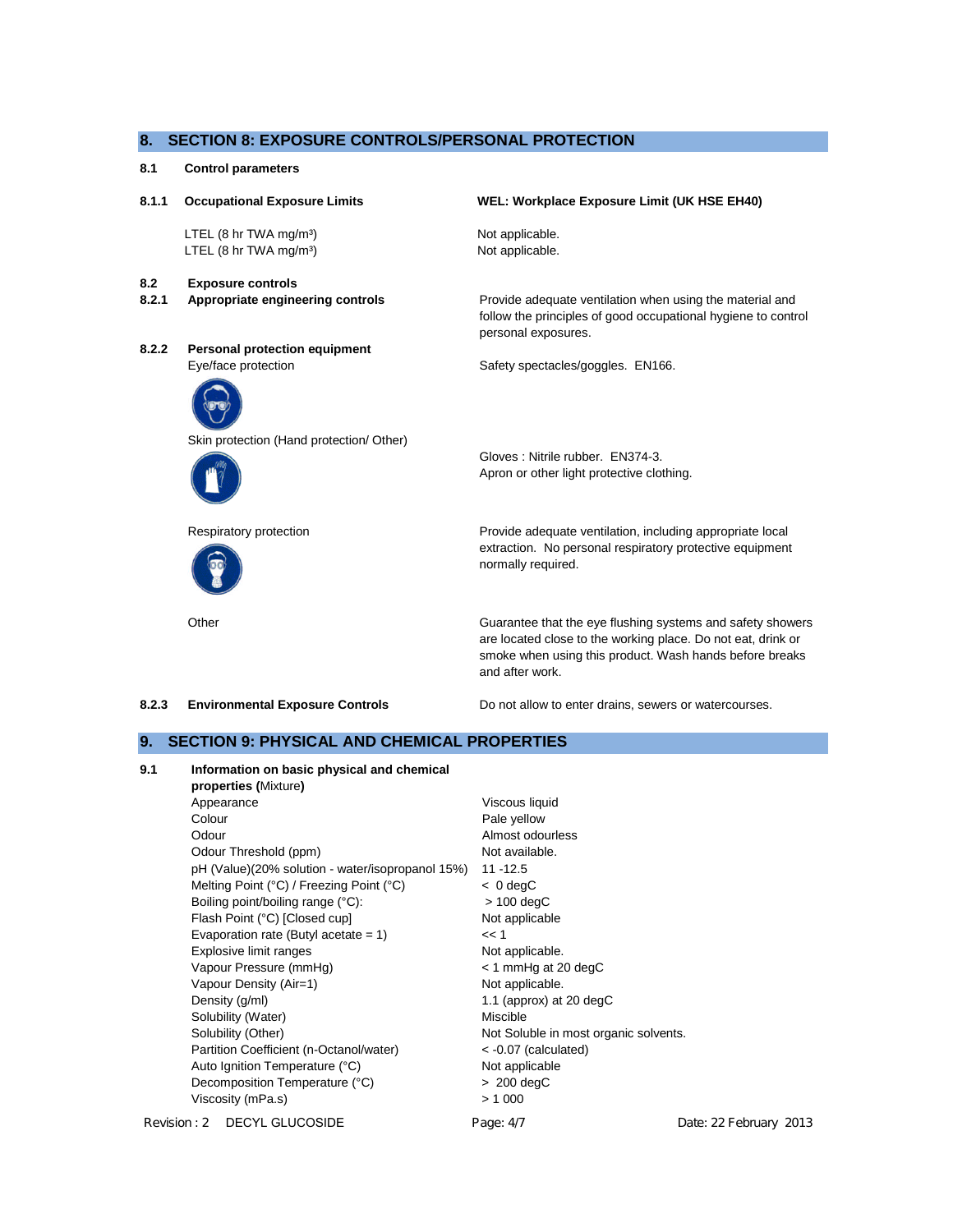Explosive properties Not explosive. Oxidising properties Not oxidising **9.2 Other information**

**10. SECTION 10: STABILITY AND REACTIVITY**

- 
- 
- **10.3 Possibility of hazardous reactions** None known.
- 
- **10.5 Incompatible materials 10.5 Incompatible materials** Strong oxidising and reducing agents.
- **10.6 Hazardous Decomposition Product(s)** None known

**10.1 Reactivity Reactivity Reactivity Reacts with - Strong oxidising and reducing agents 10.2 Chemical stability 10.2 Chemical stability Stable under normal conditions. 10.4 Conditions to avoid 10.4 Conditions to avoid The product may decompose if heated to temperatures** above (40°C):

# **11. SECTION 11: TOXICOLOGICAL INFORMATION**

- **11.1 Information on toxicological effects**
- **11.1.1 Substances**

| <b>Acute toxicity</b>             |                                                                        |
|-----------------------------------|------------------------------------------------------------------------|
| Ingestion                         | $LD50 > 5000$ mg/kg (rat)                                              |
| Inhalation (4 hrs)                | Not applicable (Test not scientifically justified)                     |
| <b>Skin Contact</b>               | $LD50 > 2000$ mg/kg                                                    |
| <b>Skin corrosion/irritation</b>  | Non-irritant. (calculated)                                             |
| Serious eye damage/irritation     | Severe irritant to the eye.                                            |
| Respiratory or skin sensitization | It is not a skin sensitiser in animal tests.                           |
| <b>Mutagenicity</b>               | There is no evidence of mutagenic potential.                           |
| Carcinogenicity                   | No evidence of carcinogenicity.                                        |
| <b>Reproductive toxicity</b>      | No evidence of reproductive toxicity.                                  |
| <b>STOT-single exposure</b>       | <b>Inhalation:</b> Irritating to respiratory system.                   |
|                                   | <b>Ingestion:</b> Will cause irritation of the gastrointestinal tract. |

**STOT-repeated exposure (91 Days.)** No data

**11.2 Other information**

# **12. SECTION 12: ECOLOGICAL INFORMATION**

**12.1 Toxicity** (Fish) (96hrs) (Daphnia magna) (48hrs) (Algae) (72hrs)

**12.6 Other adverse effects**

LC50 >10 mg/ l (calculated) EC50 > 20 mg/l (calculated) EC50 > 10 mg/l (CAS: 110615-47-9)

12.2 **Persistence and degradability** Readily biodegradable. **12.3 Bioaccumulative potential (96 hrs)** The product has no potential for bioaccumulation. **12.4 Mobility in soil** This product is predicted to degrade in soil. 12.5 **Results of PBT and vPvB assessment** Not classified as PBT or vPvB.

- **13. SECTION 13: DISPOSAL CONSIDERATIONS**
- **13.1 Waste treatment methods** To be disposed of as hazardous waste. Normal disposal is via incineration operated by an accredited disposal contractor. Consult an accredited waste disposal contractor or the local authority for advice. **13.2 Additional Information**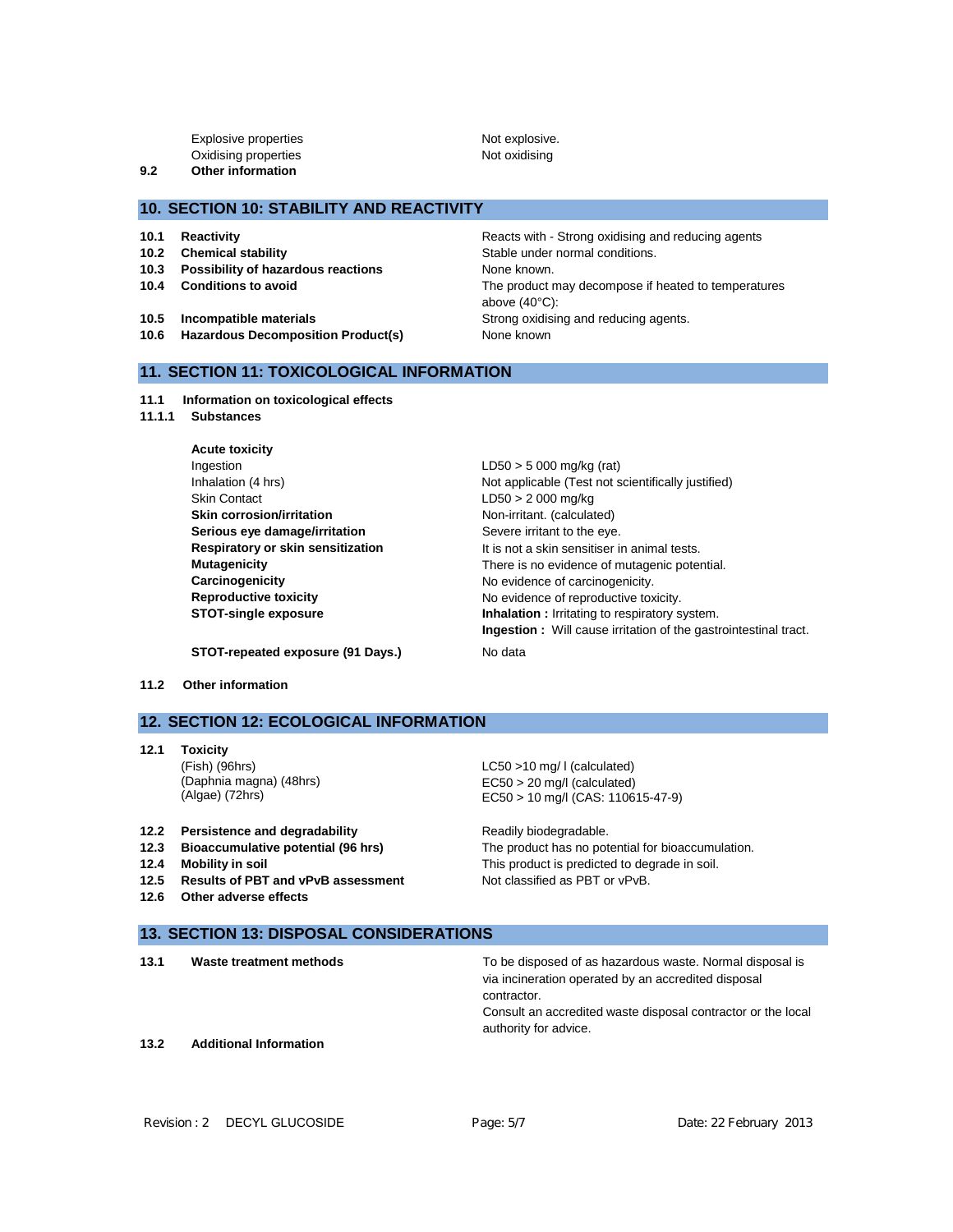### **14. SECTION 14: TRANSPORT INFORMATION**

- **14.1 Land transport (ADR/RID)**
- **14.2 Sea transport (IMDG)**
- **14.3 Air transport (ICAO/IATA)**

UN number **Not classified according to the United Nations** 'Recommendations on the Transport of Dangerous Goods'.

UN number **Note assisting that COND** Not classified according to the United Nations 'Recommendations on the Transport of Dangerous Goods'.

UN number **Not classified according to the United Nations** 'Recommendations on the Transport of Dangerous Goods'.

# **15. SECTION 15: REGULATORY INFORMATION**

- **15.1 Safety, health and environmental regulations/legislation specific for the substance or mixture**
- **15.1.1 EU regulations**

**15.1.2 National regulations** None assigned

15.2 **Chemical Safety Assessment** Not determined.

Authorisations and/or restrictions on use EC Standards 82/242 and 82/243/EEC (Detergents) : This product is > 90% biodegradable in water.

# **16. SECTION 16: OTHER INFORMATION**

**The following sections contain revisions or new statements:** Sections #1 - #16. (Format)

### **References:**

European Chemicals Agency European Chemicals Bureau European Regulations and Directives Published chemical directories Suppliers' safety data sheets UK Health and Safety Executive US Environmental Protection Agency

### **Risk Phrases**

R38: Irritating to skin. R41: Risk of serious damage to eyes.

## **Safety Phrases**

S25: Avoid contact with eyes. S26: In case of contact with eyes, rinse immediately with plenty of water and seek medical advice. S39: Wear eye/face protection.

### **Hazard statement(s)**

H315: Causes skin irritation. H318: Causes serious eye damage.

### **Precautionary statement(s)**

P262: Do not get in eyes, on skin, or on clothing. P280: Wear protective gloves/protective clothing/eye protection/face protection. P305 + P351 + P338 : IF IN EYES: Rinse cautiously with water for several minutes. Remove contact lenses, if present and easy to do. Continue rinsing.